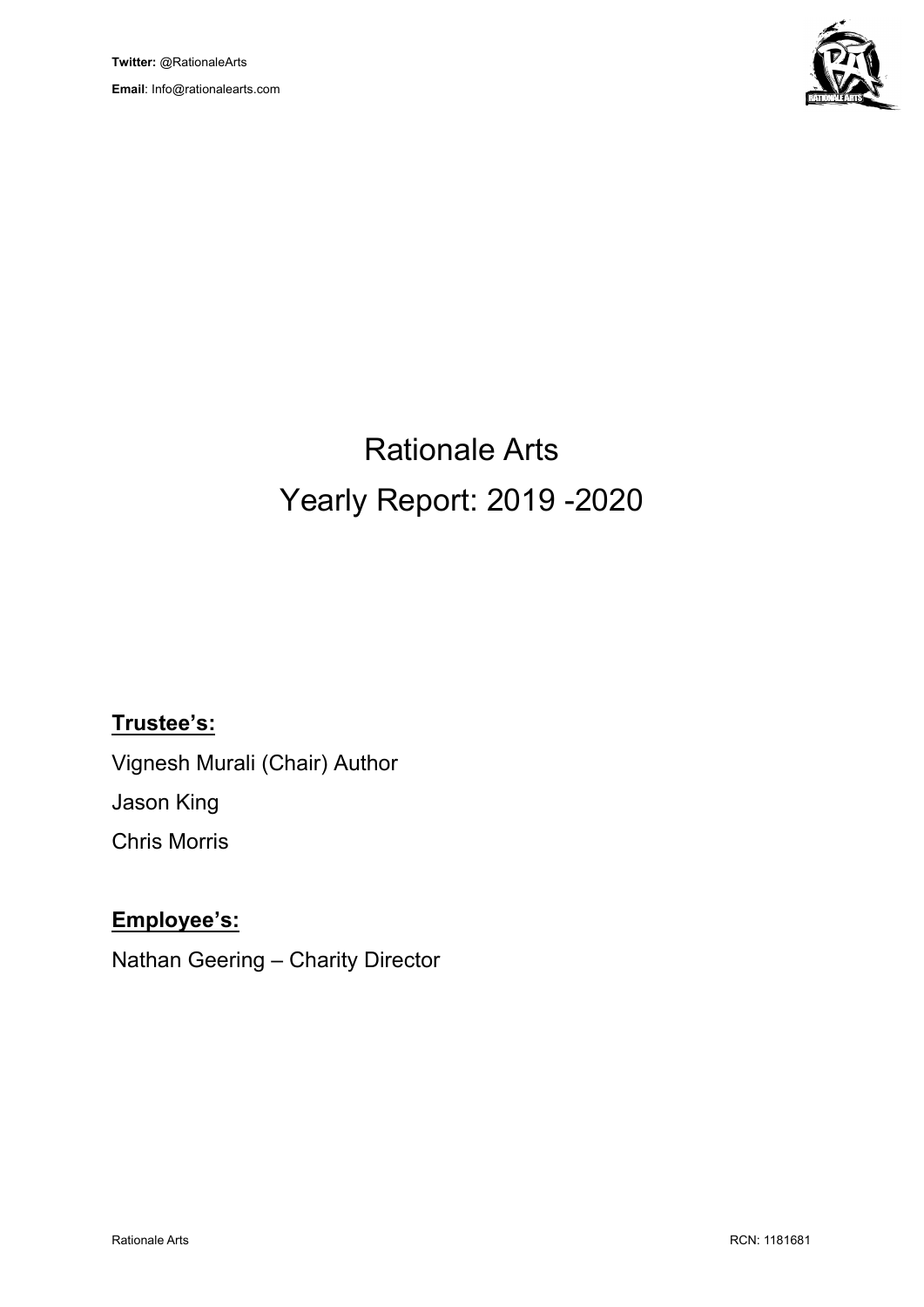

#### **1. Mission Statement**

Rationale Arts is a registered charitable arts organisation with the key aims to promote, improve, and maintain public education and appreciation of the arts. Specifically, but not exclusively the art of dance, music, and theatre.

We aim to achieve our mission mainly through 4 avenues.

- **Community engagement:** We work with communities on topics they feel are relevant to them and develop bespoke arts packages to tackle specific issues the community faces.
- **Theatre:** We pride ourselves on creating professional standard accessible theatrical productions that are created in consultation with the communities we are trying to engage with.
- **Injury Prevention**: We deliver special courses to people with visual impairment that incorporates b-boying (Breakdance) as a means of injury prevention to improve spatial awareness.
- **Workshops:** We offer a variety of artistic workshops including:
	- o Theatre Skills
	- o Hip Hop Dance
	- o Contemporary Dance
	- o Desk jockey'ing and Music Production

#### **2. Background**

Rationale Arts officially received charity status in February 2019 from the charity commission. Our first board meeting took place on the 2<sup>nd</sup> of April 2019. The Trustee's went through a rigorous process of setting up a Bank account etc subsequently and it was not until end of May 2019 that we were able to make our first funding bid to the National Lottery. During the initial period we set up various social media platforms on Twitter, Facebook, and Instagram to develop a presence and promote the work we were aiming to do. We also reached out to various stakeholders locally with the aim of building relationships and creating pathways to achieve our mission.

#### **3. Review of 2019-20**

We started our Mission by delivering a bedside beat boxing workshop in partnership with Sheffield Children's Charity within the Children's Hospital in Sheffield. We received amazing feedback, and this opened an opportunity for us to work with the Children's Charity monthly going forward, the funding had been agreed however due to COVID we have had to indefinitely postpone the project. On running a pilot 'Beatboxing' workshop with Rationale Arts we received supportive feedback which informed the need to create a bespoke programme:

*''I was very surprised by how inclusive the Bedside Beatboxing was. Nathan (the facilitator) was fab with the kids and got to their level. Lily (my daughter) has complex needs and thoroughly enjoyed this''. Sally Harley - Parent*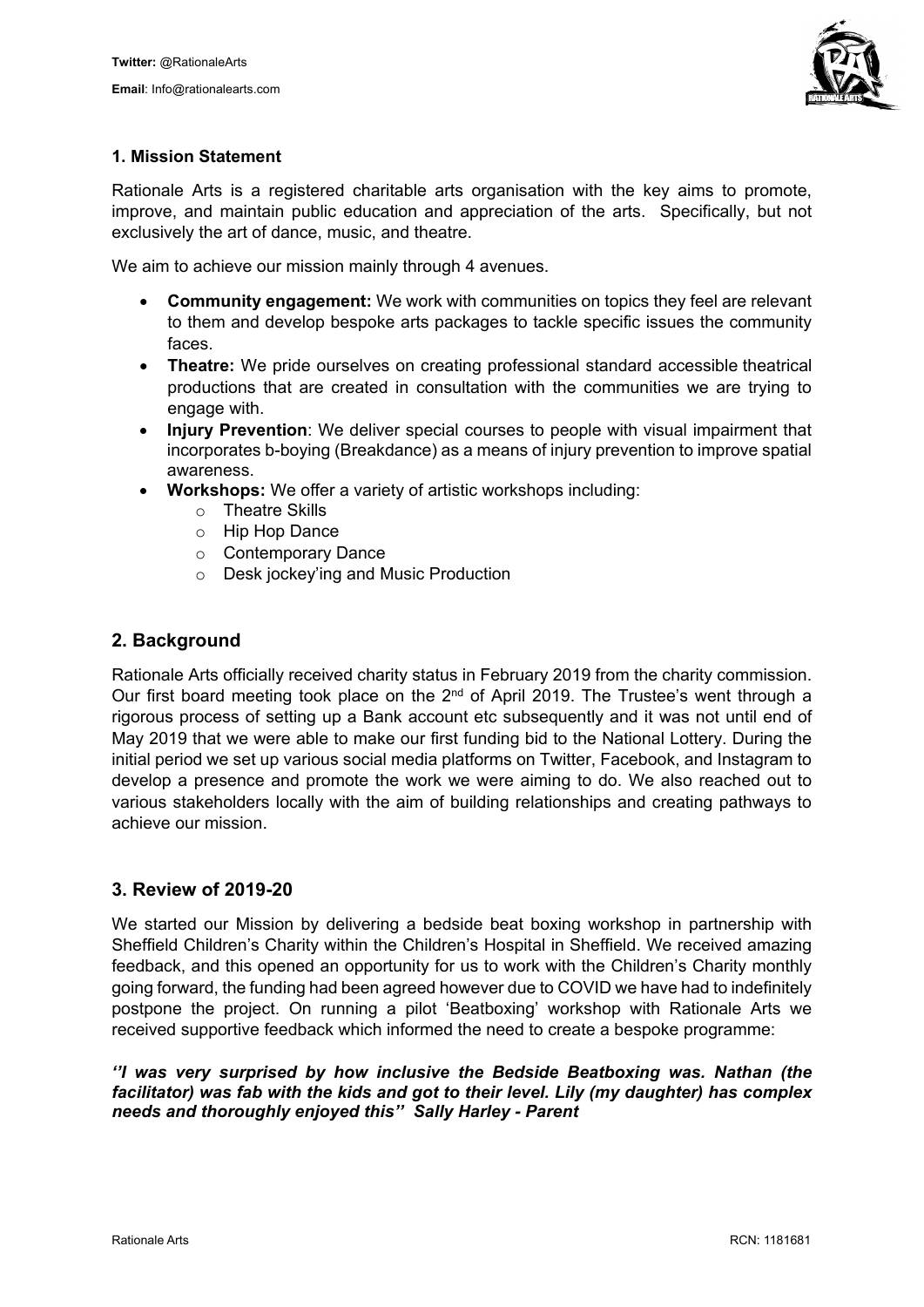**Email**: Info@rationalearts.com



We were successful with our funding bid of £10,000 to the National Lottery to deliver our stateof-the-Art Injury Prevention course in 2 separate venues. We delivered the first course consisting of eight sessions between September 2019- December 2019 by working with Sheffield Royal Society for the Blind (SRSB) and Sheffield International Venues (SIV), we received exceptional feedback and we were featured in the SRSB newsletter (link below).

[http://www.srsb.org.uk/Feeds.aspx?Key=10848a1c-2c91-43c8-aa2b-](http://www.srsb.org.uk/Feeds.aspx?Key=10848a1c-2c91-43c8-aa2b-8c6c61006b70&FeedType=DYN)[8c6c61006b70&FeedType=DYN](http://www.srsb.org.uk/Feeds.aspx?Key=10848a1c-2c91-43c8-aa2b-8c6c61006b70&FeedType=DYN)

During December 2019 we had the opportunity to promote festive cheer by firstly by providing a Street Art and Hip Hop Hand Play workshops in partnership with Bluebell Wood children's hospice to their Youth group and secondly sending out breakdancing Santa's to fundraise for the Children's Hospital (photos on our website). Feedback from Bluebell wood can be seen below.

*"Nathan and Leigh from Rationale Arts visited our Youth Group at Bluebell Wood Children's Hospice in February to work with the young adults in our care. The afternoon was an absolute whirlwind of activity – the team helped us create some absolutely 'smashing' graffiti street art and try our hand at 'hiphop hand play'.* 

*"Leigh started off by showing us some graffiti art by creating stylised versions of our names, and then our Youth Group were able to practice 'tagging' their own names. We were then treated to a fantastic performance of street dance and finished with Nathan demonstrating and teaching us how to do hip hop hand and arm movements, which has got us thinking about our own dance moves!* 

*"Nathan and Leigh made the session completely inclusive and we all had so much fun. Thank you so much!"*

#### *Jane Field*

#### *Physiotherapist, Bluebell Wood*

In January 2020 we delivered our second Injury Prevention course in Partnership with Joseph Clarke School in London, instead of providing one session a week for 8 weeks we provided 2 sessions a week through a matched funding agreement with the school, we delivered 14 out of 16 sessions prior to COVID putting a stop to the course, we are hopeful we can work with Joseph Clarke School again when it is safe to do so.

In February 2020 we had our first pilot Theatre production working in partnership with Derbyshire Council and Derby Theatres. Please read about our 'Trust in Care' work on the below link.

<https://www.rationalearts.com/trust-in-care-young-people-arts>

We received excellent feedback (below) and we will carry on working to refine the theatre production.

*'I attended the performance/workshop on the evening of Friday 21st Feb 2020 at Derby theatre and just wanted to say 'thank you' for a brilliant evening! I've worked with Children in Care for 17 years now and have rarely seen such a positive, empowering*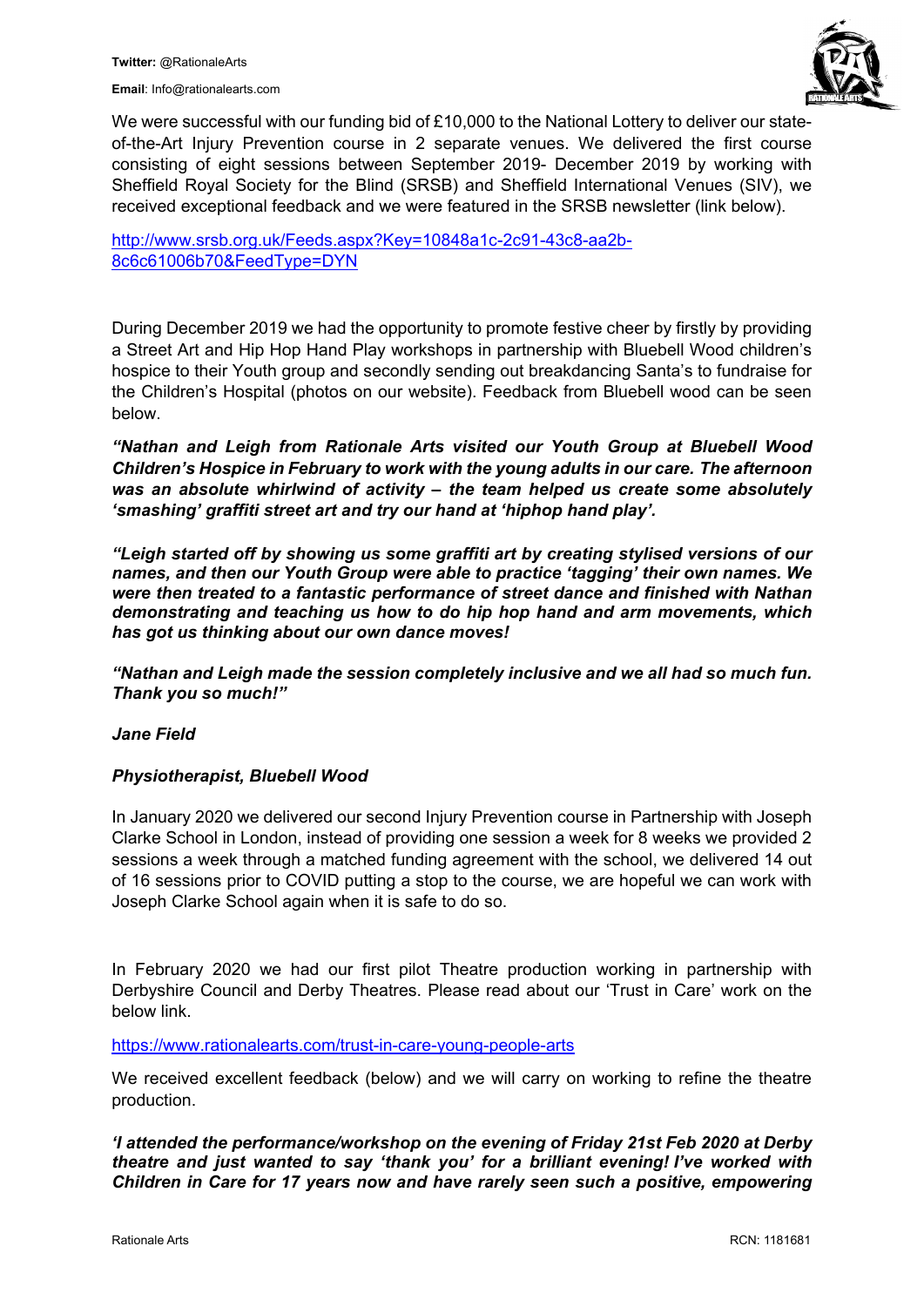**Email**: Info@rationalearts.com



*performance. It's easy (and entirely understandable) for 'our' children to get stuck in a mire of negativity and it's hard as a professional and a human being to be able to draw out hope and positivity without sounding insensitive.*

*I was so moved to see some of the performances, but I remember all those young people from when they were in junior school.*

#### *Helen Pridmore*

*Assistant Head, Virtual School for Children in Care, Derbyshire County Council*

#### **4. Other Activities**

- We developed a state-of-the-art website showcasing our work which can be accessed at [www.rationalearts.com.](http://www.rationalearts.com/)
- We invested in equipment to provide workshops; this equipment will serve the community well in the years to come.
- We raised £501 through a Just Giving Campaign which we used to provide free workshops to bluebell wood, develop the website and invest in equipment.

#### **5. Finance Accounts**

During the financial year 2019-20 the Charity received a total income of £10,751 and had total expenditure of £8,949 which left a surplus of £1,802. Most of the surplus was created due free venue hire through SIV for our first Injury prevention course and due to unpaid invoices for delivering the Injury prevention course. We were waiting for the matched funding to be paid by Joseph Clarke School before paying our invoices.

Any Surplus is used towards the running costs of the Charity such as Insurance and other relevant subscriptions.